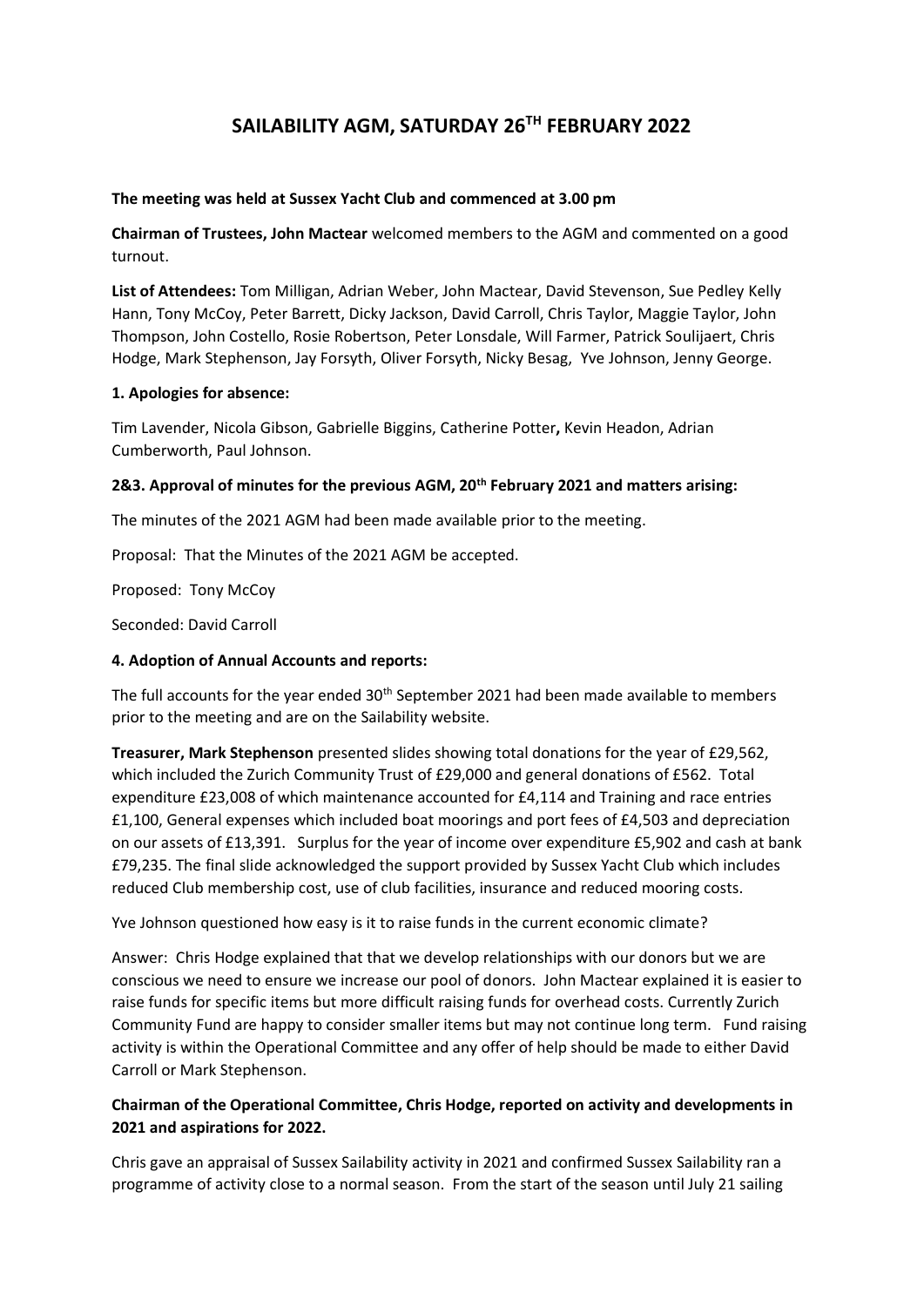sessions operated out of Southwick but were less accessible. After the July Development weekend, regular sessions returned to Shoreham. Activities included:

- Dinghy races
- $\bullet$  20<sup>th</sup> Anniversary weekend
- Sonar match racing weekend
- $\bullet$  1<sup>st</sup> dinner in new Clubhouse.
- Festival of Sail
- Chichester Race Week

This was the first time that cruising activity using the Sonar keelboats had taken place during the Chichester Race week. Sailing took place in Chichester Harbour. It is intended to repeat this activity again this year alongside the Venture keel boats for racing.

Chris also provided statistics for the 2021 sailing season:

38 disabled sailors took part, still lower than 2019.

252 sailing opportunities so returning to normal levels

29 Volunteers (fewer than in 2019) but who very active. Very committed volunteers who provided 350 individual volunteer sessions.

#### **Aspirations for 2022**

New safety boat named Navigation with drop down front will allow very disabled to go onto water.

2022 New Hawk 20 funded by a Zurich Community Trust donation, is a more versatile boat, similar to a Drascombe, but keel can be lifted. David Carroll advised the hull is copper coated so able to keep it in the water. Chris advised this will save manpower from moving it in and out of the water at every session.

Clubhouse re-development. Chris explained that with any new build there are snagging issues and these to be resolved in next few months. Kevin Headon is dealing with this.

Chris reminded the meeting that the ramp providing access to the main Clubhouse is finished, thanks to a donation from the Peter Harrison Foundation and will allow disabled members access to the clubhouse.

Social activities to continue to be held throughout the year.

#### **2022 Activity Plan and Training Plan on website**

Highlights include: SYC Summer Regatta – June Raft Race – mid July – some funds for Sailability Rutland Regatta Sonar Nationals to be held at Southwick, Sonar sailors need a team and training Cowes Week – Saturday  $31^{st}$  July – Saturday 6<sup>th</sup> August 2022.

Finally Chris thanked our donors and Sussex Yacht Club for their support and volunteers without whom Sailability could not operate.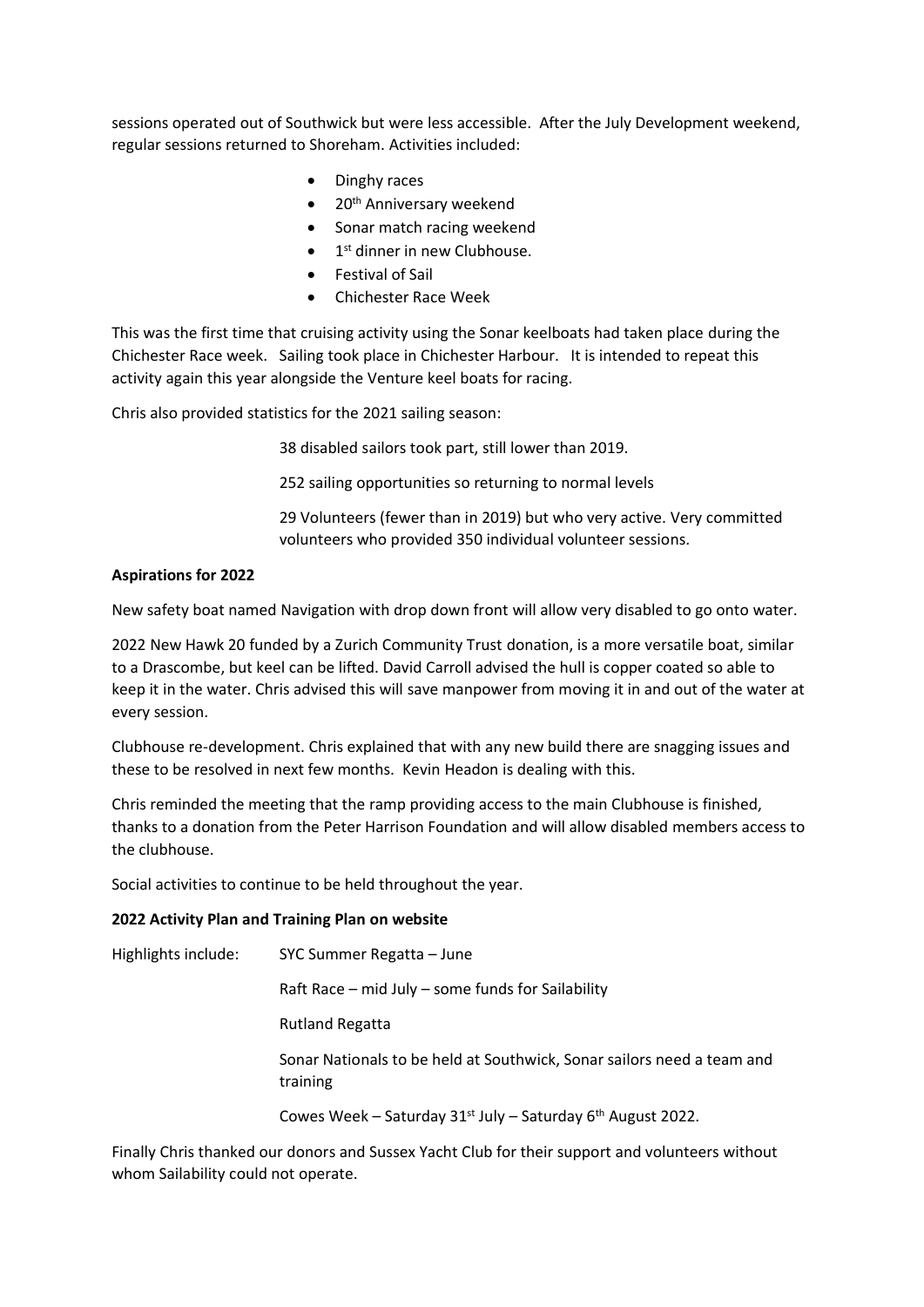#### **Matters Arising:**

Patrick Soulijaert asked why there was still no hoist point at Southwick so he had been unable to sail. He had been advised access to sea hoist would be available.

Answer: Chris promised to continue chasing.

Will Farmer stated harbour issues ongoing at Southwick.

Answer: Kevin has engaged with Harbour Authority who require safety plans for Sussex Sailability but sailing at sea is more appropriate.

Yve Johnson: Offered to help with rafts and asked what plans existed. She also offered to help with fund raising and with non-engineering tasks.

Answer: Chris confirmed raft race will be planned and referred her to David Carroll who will help with the sub-committee.

#### **Adoption of Minutes and Accounts**

Proposal: That the accounts for Sussex Sailability for the year ending 30 September 2021 be accepted

Proposed: Patrick Soulijaert

Seconded: David Carroll.

#### **5. Appointment of Trustees and Operational Committee members**

**Trustee Committee**: John Mactear, Kevin Headon and Mark Stephenson.

John Mactear stood down and offered himself for re-election. No ballot required as re-election unopposed.

Proposed: John Thompson

Seconded Tony McCoy

**Operational Committee**: Chris Hodge, Chris Taylor, David Carroll, Dicky Jackson, Nicola Bresag, Sue Pedley, Jay Forsyth, Lesley Mercer, John Mactear, Kevin Headon, Mark Stephenson. Co-opted Tony McCoy.

Dicky Jackson standing down – re-election unopposed.

Proposed: Yve Johnson

Seconded Rosie Robertson

#### **6. Awards**

Awards already engraved and in locked cabinet in Restaurant in Clubhouse. In future, awards will be made at a social event, possibly the Sailability Christmas dinner, and cups will remain at SYC.

#### **7. Any other business**

Tony McCoy enquired whether we might approach National Lottery for funding.